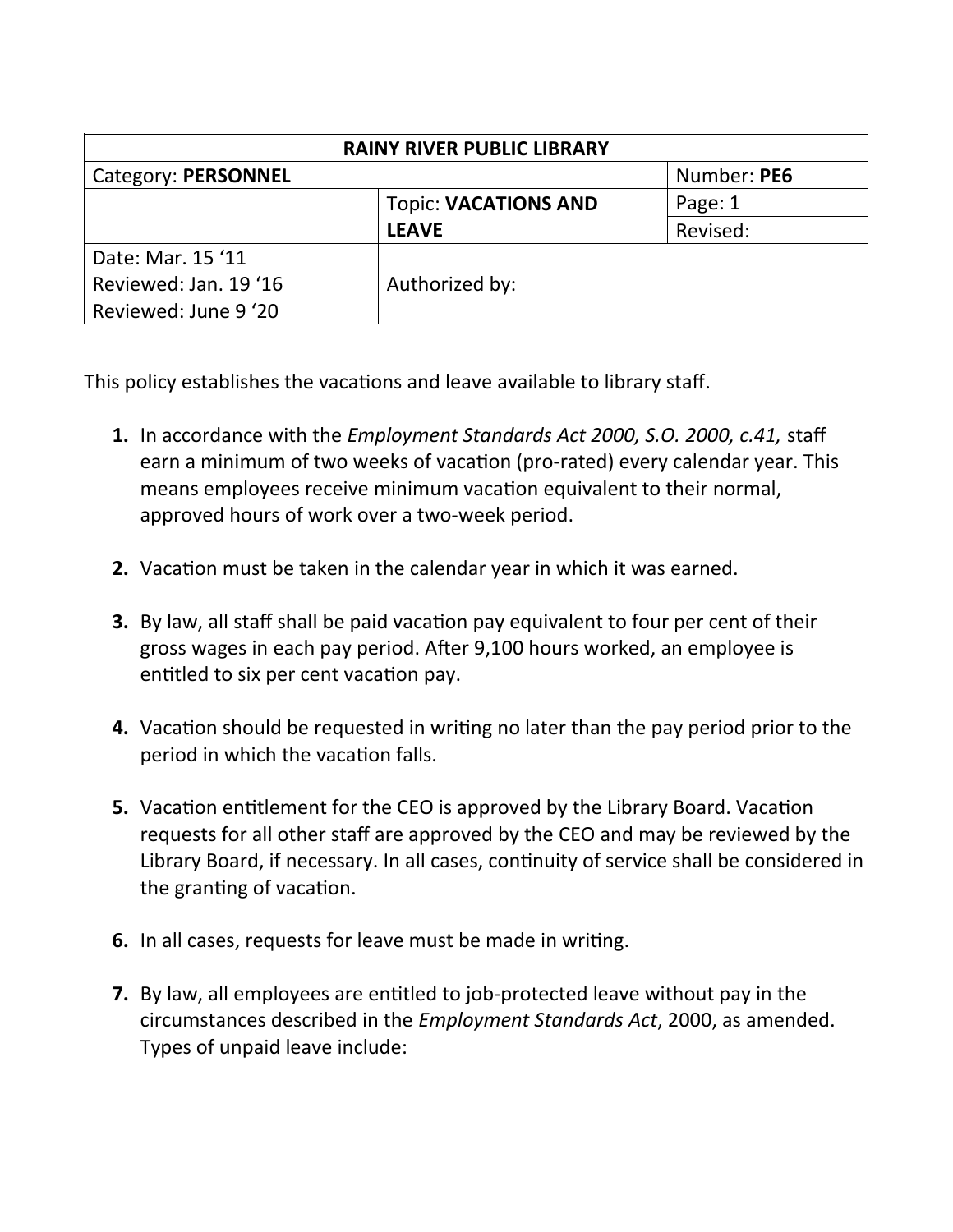| <b>RAINY RIVER PUBLIC LIBRARY</b> |                             |             |  |  |
|-----------------------------------|-----------------------------|-------------|--|--|
| Category: PERSONNEL               |                             | Number: PE6 |  |  |
|                                   | <b>Topic: VACATIONS AND</b> | Page: 2     |  |  |
|                                   | <b>LEAVE</b>                | Revised:    |  |  |
| Date: Mar. 15 '11                 |                             |             |  |  |
| Reviewed: Jan. 19 '16             | Authorized by:              |             |  |  |
| Reviewed: June 9 '20              |                             |             |  |  |

- a. Pregnancy and parental leave
- b. Sick leave (subject to Section 9, below)
- c. Bereavement leave (subject to Section 8, below)
- d. Family responsibility leave
- e. Family caregiver leave
- f. Family medical leave
- g. Critical illness leave

In all cases, staff should refer to the current iteration of the *Employment Standards Act* for terms and conditions of leave. The Library Board notes that an employee may be entitled to more than one of these leaves for the same event. Each leave is separate and the right to each leave is independent of any right an employee may have to the other leave(s).

- **8.** Bereavement leave: In the event of a death in the immediate family, employees are allowed a maximum of five consecutive calendar days, one of which must be the funeral day. If any of these days are scheduled work days, the employee will receive their regular pay. "Immediate family" is defined as:
	- a. Spouse, including same-sex partner
	- b. Parent, step-parent, foster parent of the employee or of the employee's spouse
	- c. Child, step-child of the employee or of the employee's spouse
	- d. Grandparent, step-grandparent, grandchild or step-grandchild of the employee of the employee's spouse
	- e. The spouse of a child of the employee
	- f. The employee's siblings
	- g. A relative of the employee who is dependent on the employee for care or assistance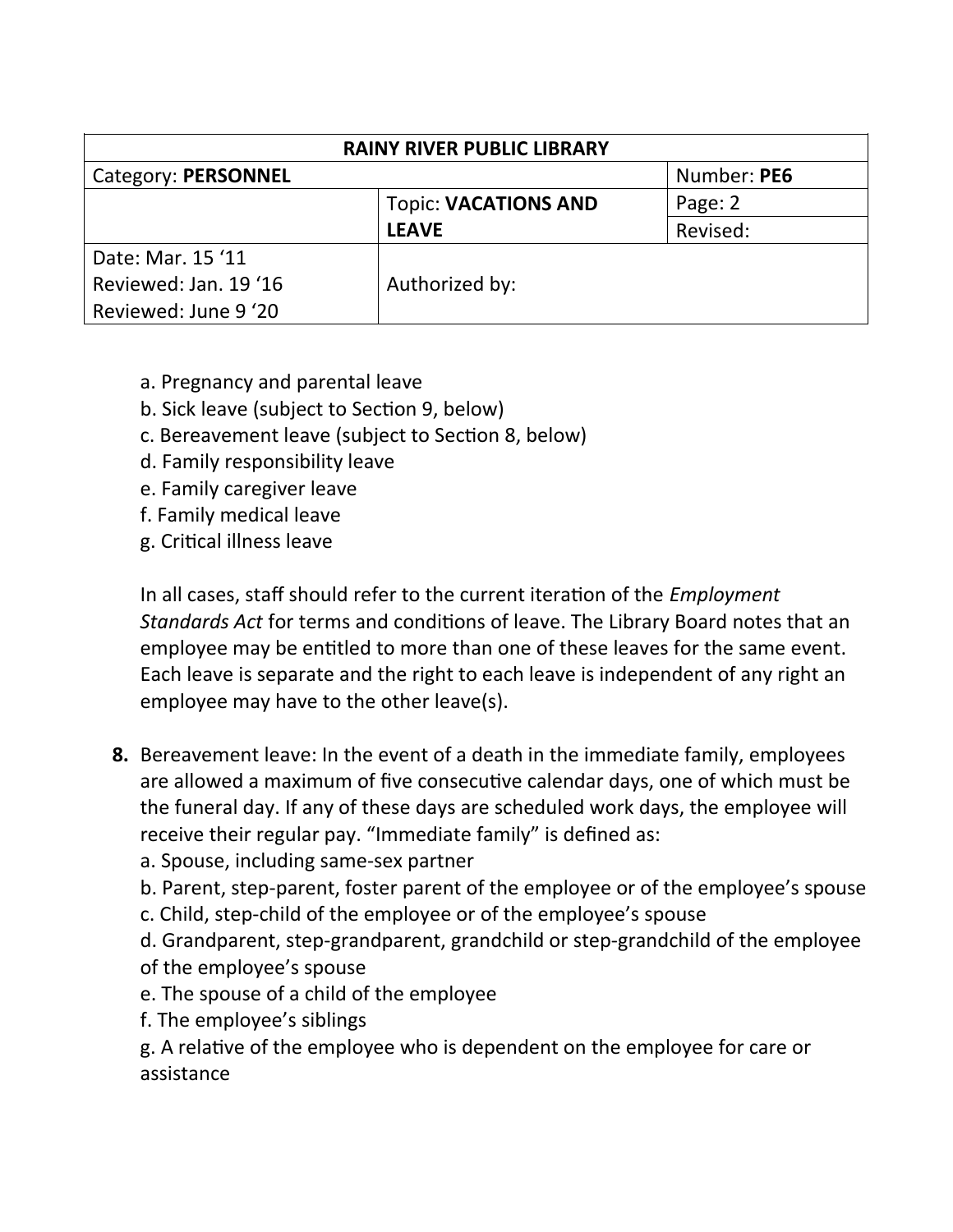| <b>RAINY RIVER PUBLIC LIBRARY</b> |                             |             |  |  |
|-----------------------------------|-----------------------------|-------------|--|--|
| Category: PERSONNEL               |                             | Number: PE6 |  |  |
|                                   | <b>Topic: VACATIONS AND</b> | Page: 3     |  |  |
|                                   | <b>LEAVE</b>                | Revised:    |  |  |
| Date: Mar. 15 '11                 |                             |             |  |  |
| Reviewed: Jan. 19 '16             | Authorized by:              |             |  |  |
| Reviewed: June 9 '20              |                             |             |  |  |

- **9.** Staff are allowed sick days without pay by the approval of the CEO and/or Library Board. The employer recognizes that absence due to illness is a normal occurrence, and will do its best to support and accommodate employees. The Board may request confirmation of illness (in the form of a written note from a certified health care practitioner) for absences causing the employee to miss more than five consecutive, regularly-scheduled work days.
- **10.** As required by Ontario law, the Board shall grant a job-protected leave of absence to an employee who is summoned for jury duty. The Board is not obliged to pay the employee who is absent on jury duty.
- **11.** Self-funded leave: An employee may schedule a self-funded leave with the approval of the Board. The self-funded leave will require an employee to defer 1/3rd of their regular pay for twice the number of months of leave requested. The employee will then draw the deferred pay during the leave. Example: an employee wishes to take a self-funded leave of four months. The employee must work eight months with 1/3 of pay deferred. When the leave begins, the employee will draw the deferred pay for the duration of the leave.

a. Self-funded leaves may not exceed six consecutive months.

b. The period of leave must fall at the end of the deferred wage period. For example: a six month self-funded leave must follow 12 consecutive months of work with 1/3 of wages deferred.

c. The Board may post for a replacement contract employee to cover the position affected by the self-funded leave for the duration of the leave. This replacement employee shall be compensated at the start rate of the position's band (see Policy PE4) for the duration of the contract.

d. The CEO/Librarian shall hold deferred wages for a self-funded leave in an account created for that purpose.